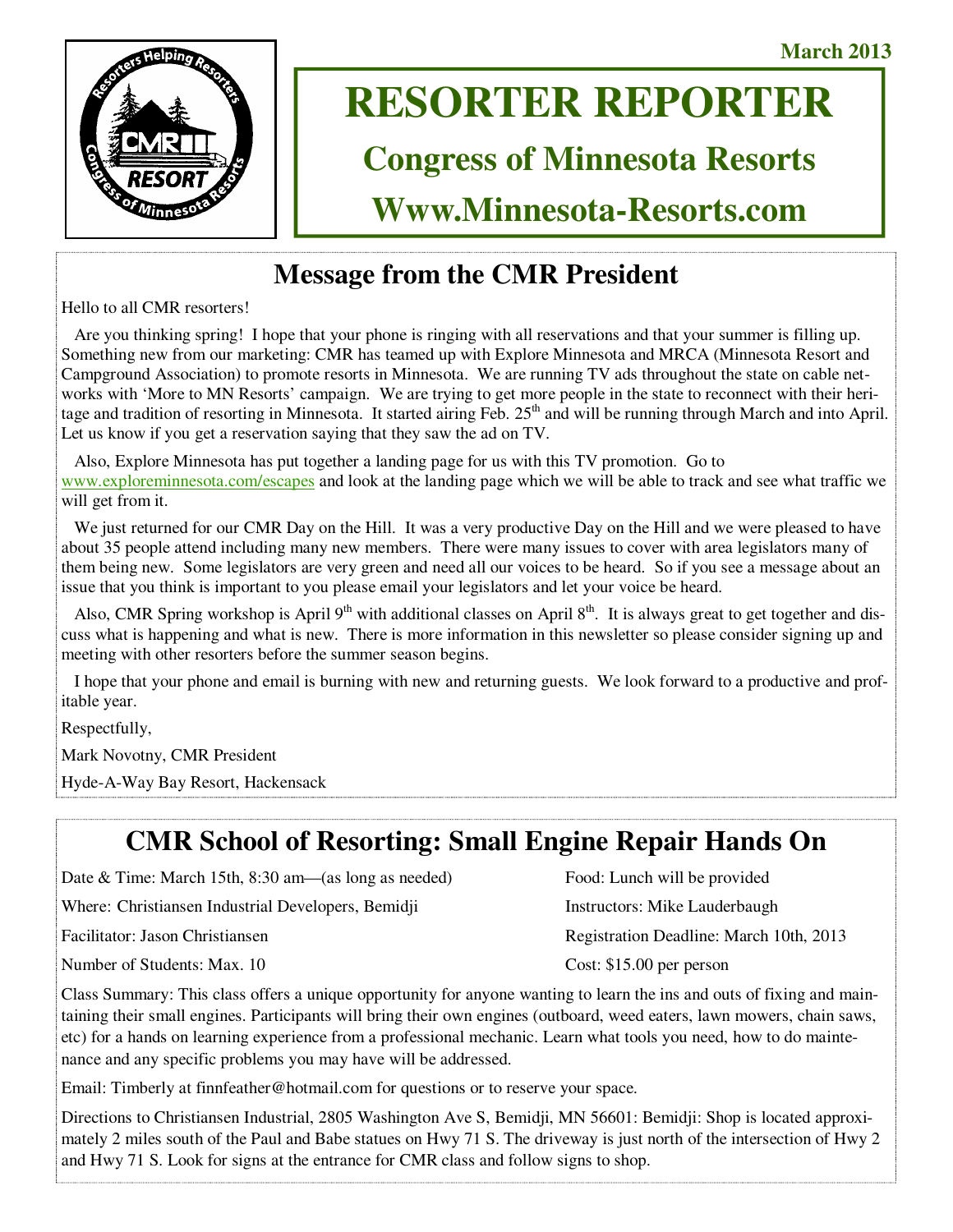# **CMR Day on the Hill 2013**

We have completed another very successful Day on the Hill event. Our legislative committee spent many hours planning this year's event and it went very well. This year we provided a deluxe motor coach starting a free pick-up route in Wadena, Park Rapids, Walker, Brainerd, and St. Cloud on its way to our destination at the Capitol. This year we had 32 attend the event, with several for the first time.

 This year with only 32 Resorters attending they did a fantastic job on running all through the State Office Building and the Capitol Building to attend meetings with their own Legislators and also with Legislators from areas we did not have any Resorters attending. Legislators commonly asked if there was anyone from their district that was in the meeting. It is so important for Legislators to see their own constituents.

 This year as always we carried our much anticipated attention getter. This year we were celebrating family time at resorts by carrying a stick with toasted marshmallows. There was a paper campfire on a string attached. The campfire had our CMR Logo printed on one side and our issues on the other. We receive many complements on how much fun and up beat our group is and how it's a pleasure to expect us each year. The bonus is that we are so identifiable that many other folks stop us and ask about our issues since we attract so much positive attention.

### Legislative Priorities

- Keeping Post Labor Day School Start (There are several bills in committee to remove this)
- Resort Lake Service Provider-Exemption for supervised employees on resort property with online training
- Support EMT funding with dedication of current sales tax on rental cars
- Maintenance Plumber's License instead of the current restricted plumber's license

### Emerging Issues

- Reasonable Controls on Vacation Home Rentals
- Monitor Expansion of Camper Cabins at DNR Parks, and expansion of seasonal RV camping
- No Net Loss of Commercial Recreational Property.

 Thanks also go to your CMR Board of Directors. This year we approved a very aggressive plan for the event. Because of the CMR Silent Auction we provided all of these things free for attendees.

FREE transportation from out-state to the Capitol FREE snacks and refreshments FREE Wednesday morning coffee and donuts FREE box lunch on Wednesday FREE attendee legislative packets FREE special legislative CMR badge and neck lanyard FREE Crappie Year Pins

We also have Official CMR Day on the Hill Fishing Vests each attendee wears during the event.

 As in the CMR motto "Resorters Helping Resorters" the CMR provides this opportunity on behalf of all resorters in the state that benefit from our legislative effort. The CMR is open to any and all Minnesota Resorts. Whether you are brand new to the industry or a seasoned veteran, the Association needs you and your participation to protect and enhance our Tourism Businesses. Resorters that are not CMR members please consider becoming a member of the CMR and be a participant with us next year!

Dave Thompson, CMR Legislative Chair Person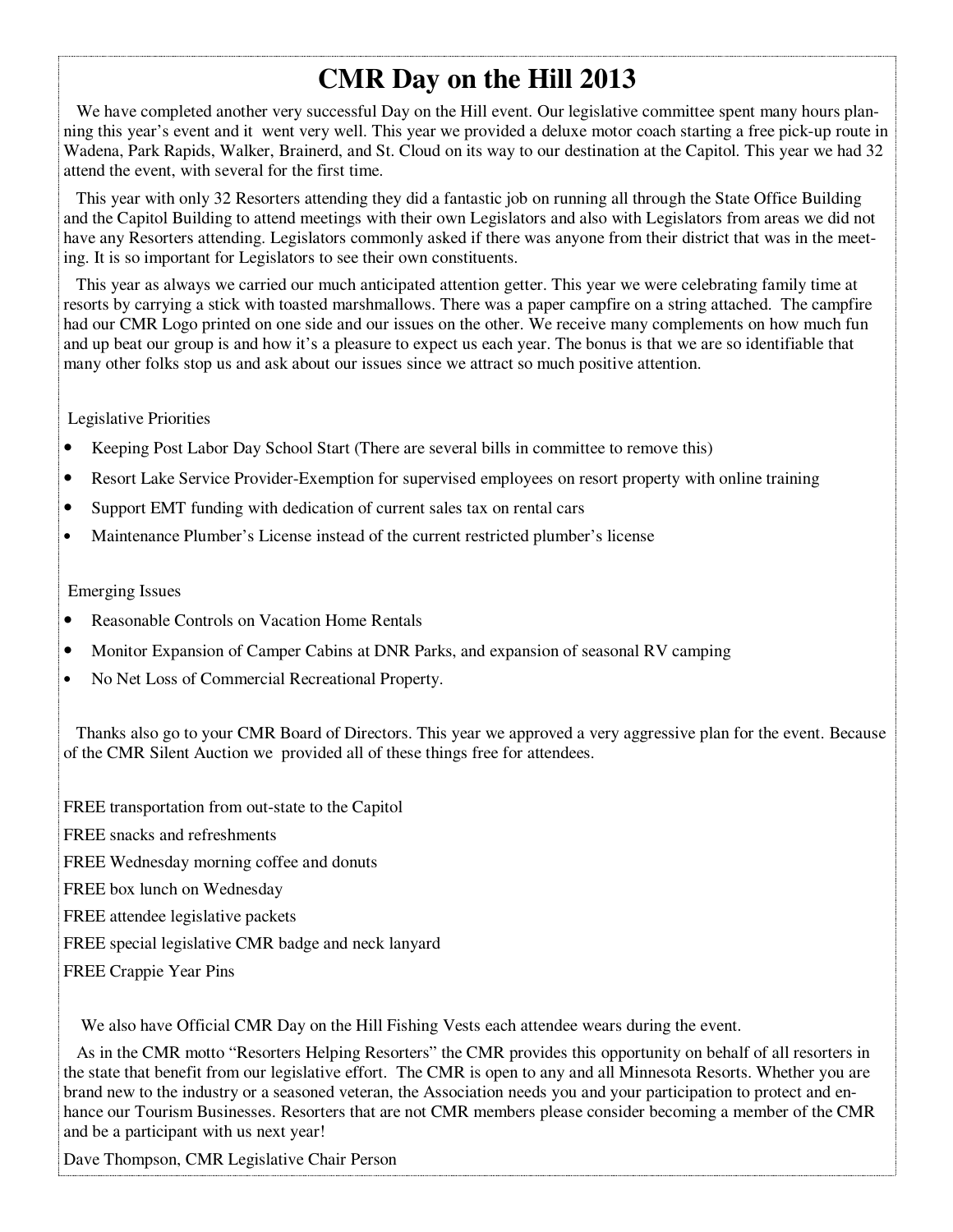# **CMR Spring Workshop Tuesday, April 9th Arrowwood Lodge at Brainerd Lakes 6967 Lake Forest Rd • Baxter, Minnesota 56425 1-218-822-5634**

(Rooms are a special group discounted \$69 night for those of you traveling longer distances and would like to crash here. School of Resorting has scheduled THREE Pre-Workshop Bonus classes on Monday April 8 1: *Reservation Master software seminar 2:1st Aid Training and 3: CPR Training* ---- go to CMR website for more info: www.minnesota-resorts.com on itinerary)

Plan on comin' to CMR's Spring Workshop to getcha in the mood for another resort season! "None of us is as smart as all of us."

Due to high demand, three CRACKERBARRELS have been **expanded** in our upcoming Spring Workshop schedule.

### Featured presentations include:

**Leaving a Legacy for Your Kids:** (Diane Rook-Johnson & Brian Lemieux, Lemieux Johnson Financial Group) When you kick the bucket, will you have decided to take advantage of tax laws that exist or do nothing and let the government decide? How can you avoid paying 53% to Uncle Sam on estate taxes? This talk will outline how to limit estate taxes through trust planning, highlighting recent new laws in order to help you tax plan.

**Should My Website have a Blog?** (Ed Heil, StoryTeller Marketing) What are the advantages to having a blog? Should my blog be a "page" on my web site or hosted externally? This presentation will outline different types of blogs that resorters could create with tips on strategic blog writing, the most important "do's and don'ts" of blogs, the best way to get people to read your blog, and tips on how frequently one should post content on the blog to be effective.

**Worker's Comp & Human Resources** (Wes Pruitt, HR Advisors & John Shega, Aspire Insurance Agency) What is WC and why is it mandated by law? How can you control your resort costs? (Yes, really, you can.) This session will de-mystify the insurance and explain why HR and WC are so tightly connected, with hints on hiring, managing and terminating employees. Bonus "The Partner Program": Am I a good employer? Separating perception from reality.

 **OSHA** (*Robert Sarna, MNOSHA Principal/IH3 Supervisor)* This presentation will discuss how the inspection proc ess works. It will cover all aspects of the process, including how organizations are chosen for inspection, the different types and priorities of inspections, how an inspection is conducted, also the criteria for how citation and penalties are issued.

### PLUS! **CMR website walk-thru**, "**Day on the Hill" update** and **Explore MN tourism** update

Let us know if you have more ideas for extra School of Resorting classes and we'll try to schedule 'em in! Contact me at relax@crowwing.com to suggest or comment on Workshop content -- Kim Bowen, Crow Wing Crest Lodge, CMR Education Committee

Registration form on next page!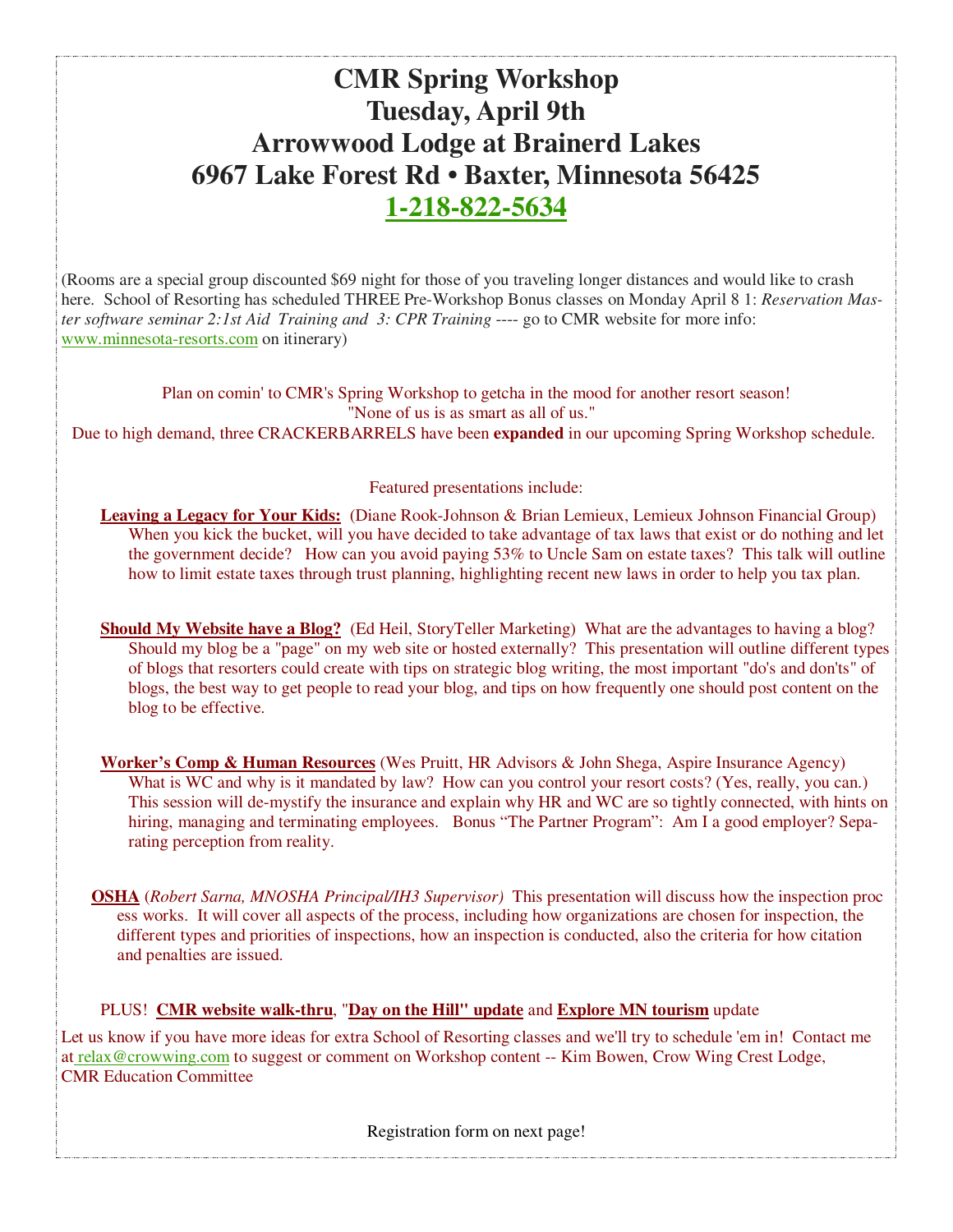# **TO REGISTER:**

# **2013 CMR Spring Workshop Registration Form April 9, 2013 Arrowwood Lodge at Brainerd Lakes, MN**

CMR Members: \$59/person (includes lunch & 2 snack breaks) Non-Members: \$79/person (includes lunch & 2 snack breaks)

If you've never been a member of the CMR in the past, come see what we're all about!

Join the CMR as a new member at the door and receive a 50% discount

from your annual dues (membership year 9/1/2012 to 8/31/2013)

Enclosed is \$\_\_\_\_\_\_\_ for \_\_\_ people to attend the workshop.

Please make checks payable to Congress of Minnesota Resorts

*\$10 OFF each attendee if you Register & PAY by MARCH 10, 2013*

| Copy or tear off this portion and remit with check to:                                   |
|------------------------------------------------------------------------------------------|
| Vicky Krattenmaker, Office Manager<br>Congress of Minnesota Resorts<br><b>PO Box 358</b> |
| New London, MN 56273-0358<br>320-212-5107                                                |
| <b>CMR@Minnesota-Resorts.com</b>                                                         |
|                                                                                          |
|                                                                                          |
|                                                                                          |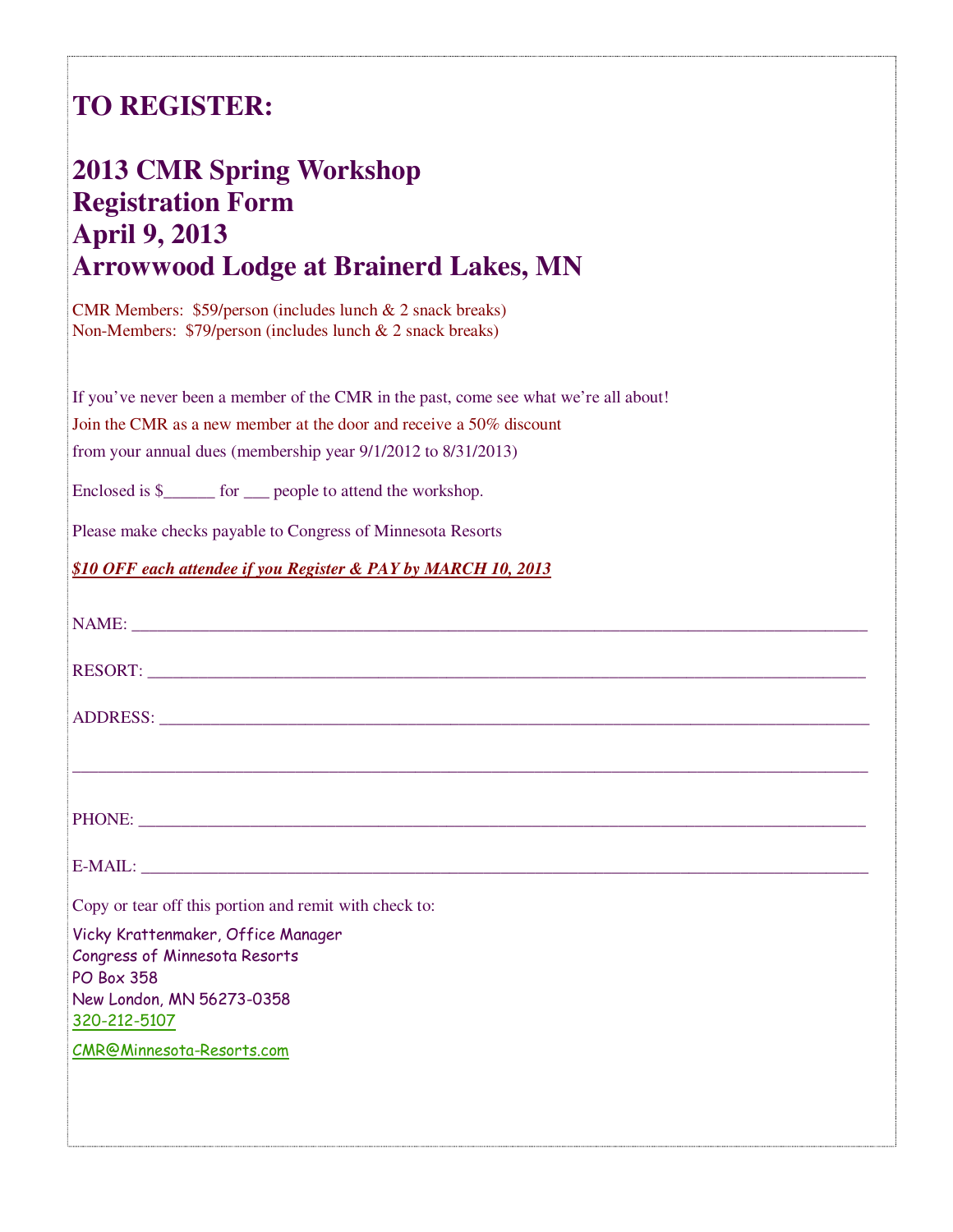# **NEED \$500 FOR SCHOOL?**

### **It is not too early for your child or grandchild to get the application started!**

### **Application needs to be at the CMR Office March 15, 2013**

Each year the Congress of Minnesota Resorts offers four \$500 scholarships to a junior or senior in high school or a current undergraduate or technical school student. March 15, 2013 is the deadline for the scholarship application to be returned to the Congress of Minnesota Resorts office. A scholarship application can be printed by going to the CMR website www.Minnesota-Resorts.com. Scroll to the bottom of the home page and click on Membership, then by using your Login and Password you will be able to go to Applications and click on Scholarship Application and print a copy. If you need further assistance please contact Vicky by emailing: CMR@Minnesota-Resorts.com or call 320-212-5107.

### **NOMINATING RESORTERS FOR THE 2013 RESORTER/S OF THE YEAR AWARD SEPTEMBER 1, 2013 DEADLINE**

The Congress of Minnesota Resorts selects, through nomination by its members, one resort and resort owner that has shown a dedication to the improvement of the Minnesota Resort Industry by adopting and carrying out business policies and practices that reflect a personal pride in the industry as a whole. They also live up to the organization's motto of "Resorters Helping Resorters" by involvement in community activities and by displaying a willingness to help other resort owners to successfully operate Minnesota resorts.

You can go to the CMR website www.Minnesota-Resorts.com, scroll to the bottom of the home page and click on Membership. Then, by using your User Name & Password you will get into the Members Only sections and click on Applications then print a copy of Resorter of the Year Nomination form. Mail the completed form to: Congress of Minnesota Resorts, PO Box 358, New London, MN 56273-0358. If you need further assistance please contact Vicky by emailing: CMR@Minnesota-Resorts.com or call 320-212-5107.

### **New Members & New Owners!**

Your neighboring resort or favorite vendor could be listed in this area!

If you think a neighboring resort would benefit from being a Congress of Minnesota Resorts member please send their contact information to us or visit with them about the benefits of your membership with the Congress of Minnesota Resorts

We have an Associate Membership for vendors that have products or services that have helped you. Please contact the office with their contact information so we can contact the vendor.

Congress of Minnesota Resorts, CMR@Minnesota-Resorts.com or 320-212-5107

### **CMR CALENDAR OF EVENTS**

| Mar. 12, 2013      | <b>CMR</b> Board Meeting                                                |
|--------------------|-------------------------------------------------------------------------|
| Mar. 15, 2013      | Scholarship Application is due at CMR Office                            |
| Mar. 15, 2013      | School Resorting Class—Small Engine Repair, Bemidji                     |
| April 8, 2013      | Pre-Workshop School Resorting Classes                                   |
| April 9, 2013      | Spring Workshop Arrowwood Lodge at Brainerd Lakes, Baxter, MN 7:30-5:30 |
| April 9, 2013      | <b>CMR</b> Board Meeting                                                |
| Sept. 1, 2013      | Resorter of the Year Nominations due at CMR Office                      |
| Sept, 2013         | CMR Fall Resort Tour exact date and location to be announced            |
| Oct. 27 - 29, 2013 | CMR Fall Conference location to be announced                            |
|                    |                                                                         |